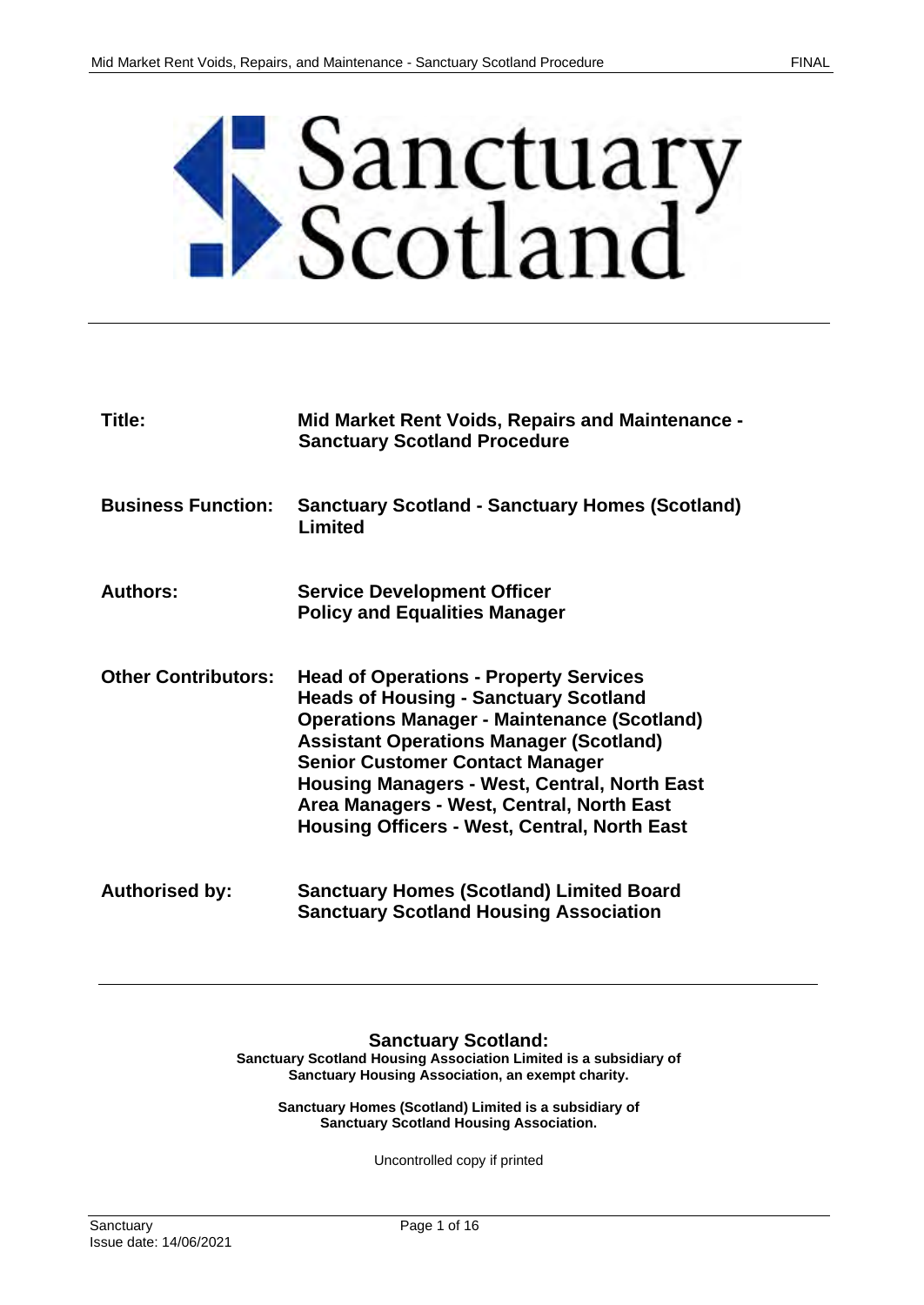# **CONTENT**

| 2.<br>3.       |  |
|----------------|--|
|                |  |
|                |  |
|                |  |
| 3 <sub>1</sub> |  |
|                |  |
| 5.             |  |
|                |  |

## **Additional Guidance**

AG01 - Guidance for completing end of tenancy inventories and voids inspections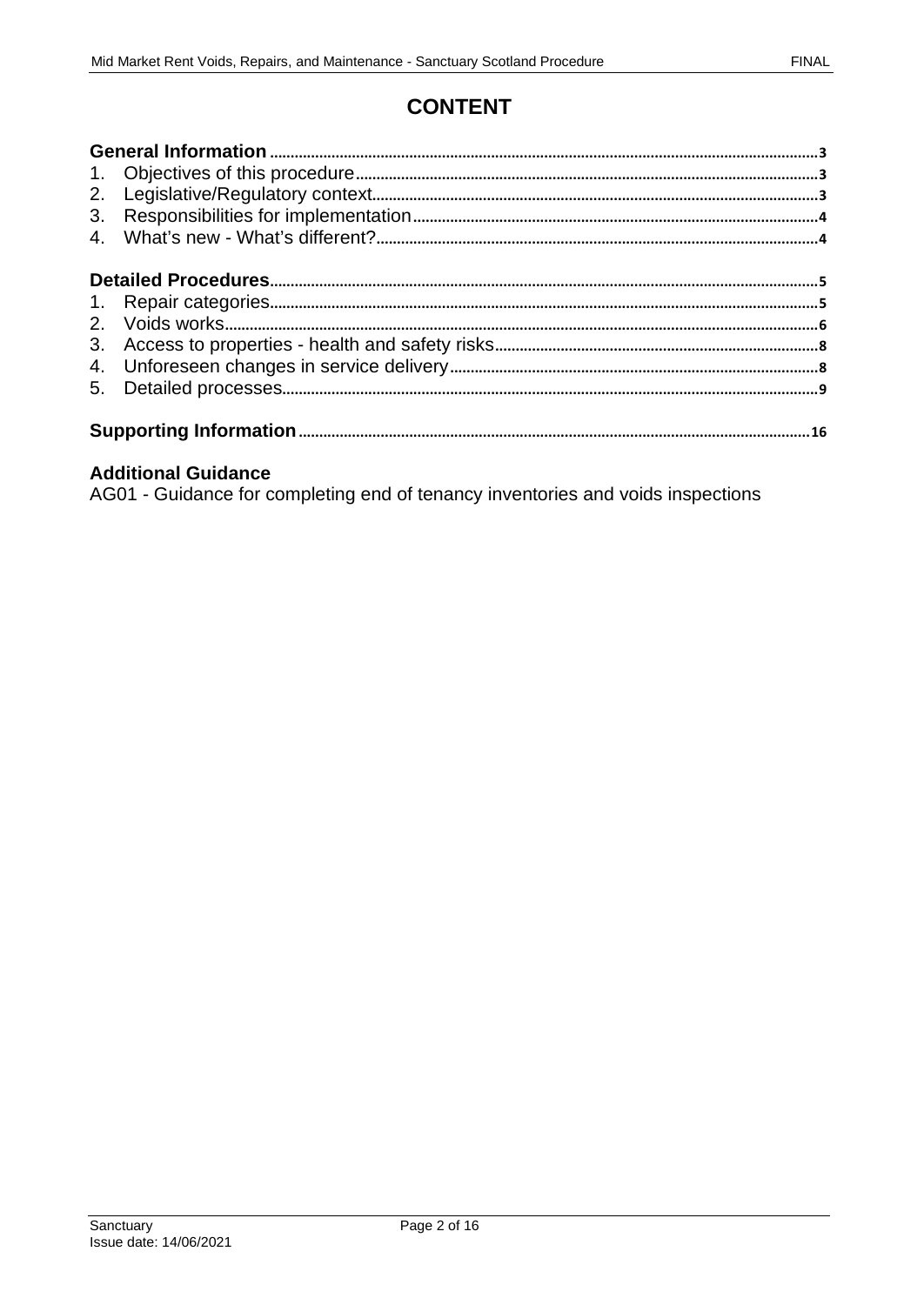# <span id="page-2-0"></span>**General Information**

#### <span id="page-2-1"></span>**1. Objectives of this procedure**

- 1.1 The purpose of this document is to provide guidance for all staff involved in the voids, repairs and maintenance service to ensure they deliver a prompt, efficient and customer focused responsive service that reflects good value for money.
- 1.2 Sanctuary Scotland will provide service users with adequate, clear and easily understood information. In particular, this will include:
	- the repairing obligations of both parties;
	- proactive communication for all repairs;
	- the anticipated response times for all repairs;
	- information on performance against targets;
	- provision of comprehensive repairs information in the Mid Market Rent Tenants Handbook for all tenants; and
	- information about improvements and alterations that may be made to the property.
- 1.3 This procedure links to the [Repairs and Maintenance Group](https://solis/PolicyManagement/policy/Policies/Forms/Policy%20Document%20Set/docsethomepage.aspx?ID=4007&FolderCTID=0x0120D52000DE99EA054D4DF944BE591D81E49729D0008C670BDB86BED740B0B89E295CD8357C&List=a03723e1-d48b-4958-9669-9b86a90ef8b0&RootFolder=%2FPolicyManagement%2Fpolicy%2FPolicies%2FRepairs%20and%20Maintenance%20%2D%20Group&RecSrc=%2FPolicyManagement%2Fpolicy%2FPolicies%2FRepairs%20and%20Maintenance%20%2D%20Group) Policy and is relevant for Sanctuary Scotland Housing Association (Sanctuary Scotland) which is the 'agent' delivering mid market rent services on behalf of Sanctuary Homes (Scotland) Limited.

### <span id="page-2-2"></span>**2. Legislative/Regulatory context**

- [Construction \(Design and Management\) Regulations](http://www.legislation.gov.uk/uksi/2015/51/contents/made) 2015
- [Control of Asbestos Regulations](http://www.legislation.gov.uk/uksi/2012/632/contents/made) 2012
- [Data Protection Act 1998](http://www.legislation.gov.uk/ukpga/1998/29/contents)
- [Environmental Protection Act 1990](http://www.opsi.gov.uk/acts/acts1990/ukpga_19900043_en_1)
- [Equality Act 2010](http://www.legislation.gov.uk/ukpga/2010/15/contents)
- [Housing \(Scotland\) Act 2006](http://www.legislation.gov.uk/asp/2006/1/contents)  The Repairing Standard and accessing properties
- [Housing \(Scotland\) Act 2010](http://www.legislation.gov.uk/asp/2010/17/contents)
- [Housing Grants Construction](http://www.legislation.gov.uk/ukpga/1996/53/contents) and Regeneration Act 1996
- Housing [and Regeneration Act 2008](http://www.legislation.gov.uk/ukpga/2008/17/contents)
- General Data Protection Regulation 2016
- [Gas Safety \(Installation and Use\) Regulations](http://www.opsi.gov.uk/si/si1998/19982451.htm) 1998
- [Housing \(Scotland\) Act 1988 Short Assured Tenancies](https://www.legislation.gov.uk/ukpga/1988/43/contents)
- Health and Safety [at Work Act 1974 \(](http://www.opsi.gov.uk/si/si2009/uksi_20090318_en_1)and all relevant regulations)
- [Occupiers Liability Act 1957](http://www.legislation.gov.uk/ukpga/Eliz2/5-6/31/contents)
- **[Permission for Improvements Group Procedure](https://solis/PolicyManagement/policy/Policies/Forms/Policy%20Document%20Set/docsethomepage.aspx?ID=4146&FolderCTID=0x0120D52000DE99EA054D4DF944BE591D81E49729D0008C670BDB86BED740B0B89E295CD8357C&List=a03723e1-d48b-4958-9669-9b86a90ef8b0&RootFolder=%2FPolicyManagement%2Fpolicy%2FPolicies%2FPermission%20for%20Improvements%20%2D%20Group&RecSrc=%2FPolicyManagement%2Fpolicy%2FPolicies%2FPermission%20for%20Improvements%20%2D%20Group)**
- [Private Housing \(Tenancies\) Scotland Act 2016](http://www.legislation.gov.uk/asp/2016/19/contents/enacted)
- [Scottish Housing Quality Standards \(SHQS\).](https://www.scottishhousingregulator.gov.uk/scottish-housing-quality-standard-shqs)
- **Letting Agent Code of Practice**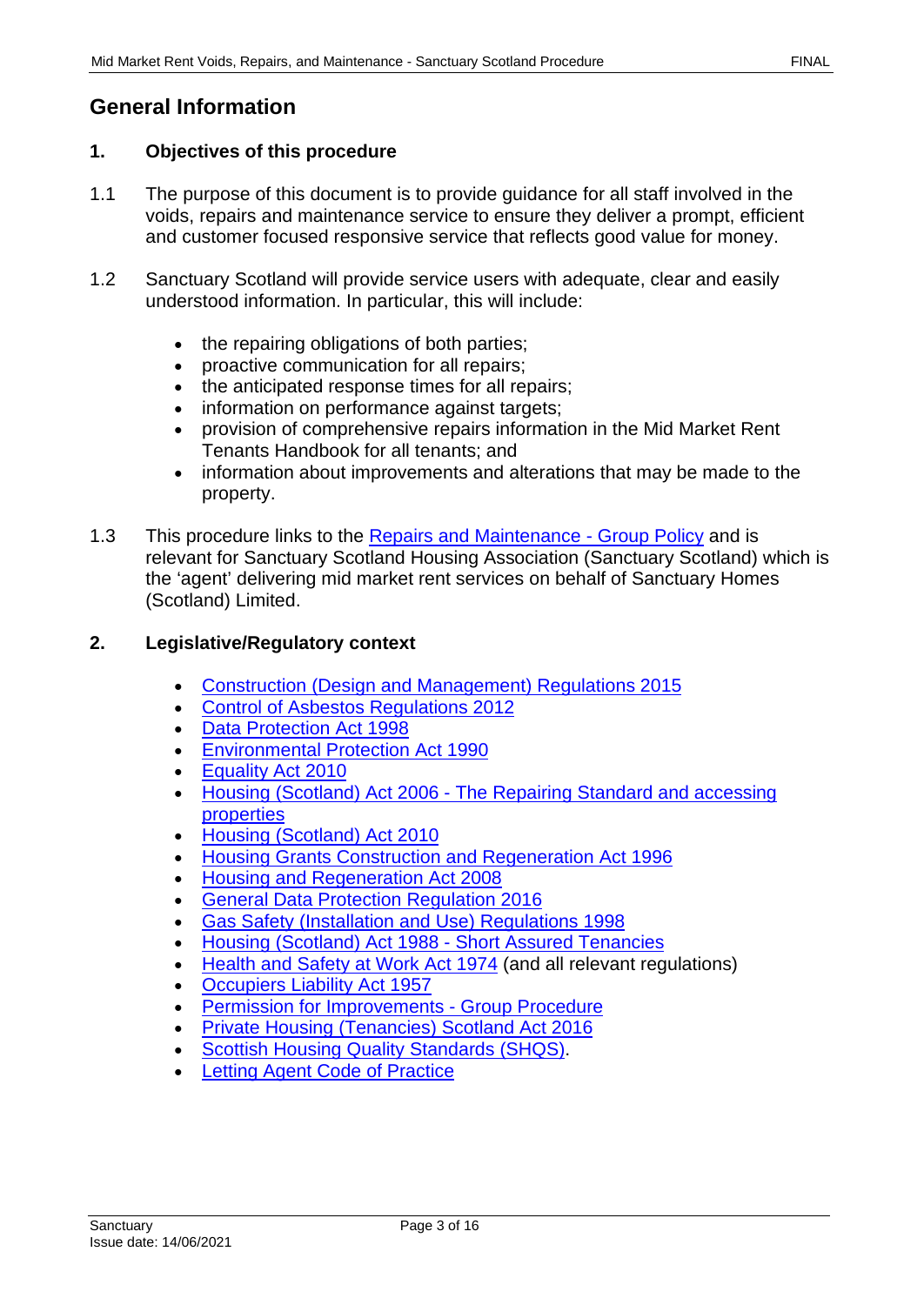## <span id="page-3-0"></span>**3. Responsibilities for implementation**

3.1 The Director - Sanctuary Scotland and the Head of Operations - Property Services is responsible for ensuring adoption of, and adherence to, this procedure.

# <span id="page-3-1"></span>**4. What's new - What's different?**

- 4.1 June 2021 Formal review, legislation and regulatory context updated with Code of Practice and CDM 2015 replacing CDM 2007. Changes to senior staff member roles to comply with the new Property Services structure:
	- Section 1: Description of emergency repairs updated to explain that any insecure external door is treated as an emergency where that door inhibits the safety of the tenants and property.<br>Section 2: Reactive or one-off repai
	- Section 2: Reactive or one-off repairs or replacements and cyclical or planned replacement of components within MMR properties will now be the responsibility of Property Services (previously Assets/Reinvestment). Clarified that PAT testing will only be carried out at VOID where the relevant appliances or equipment are owned by Sanctuary.
	- Section 4: updated to clarify that it is the responsibility of the CSC Repairs Staff to liaise with an external contractor, or internal staff, and keep a customer up to date where works require a specialist contractor or there is an unforeseen change in service delivery and any queries directed to a new mailbox.
	- Section 5 detailed processes:
		- o Further guidance has been added to **AG01** Guidance for completing end of tenancy inventories and voids inspections, to explain the process for redecorating properties (both at void and if occupied).
		- o Step 1 additional information added about external contractor liaison to comply with Group Procedure.
		- o Step 2 B and Step 8 additional information added on the treatment of pests and infestations.
		- o Step 4 roles clarified to explain works order actions to be completed by CSC Repairs staff and target timescale added for booking preinspections.
		- $\circ$  Step 7 new text added to explain the process for any works which are identified at inspection which are outside the original scope of works.
		- o Step 8 new text added on rechargeable repairs at end of tenancy; these will be identified and recorded through the inventory check-out and voids inspection notes, CSC team to liaise with CIT to post charges onto accounts.
		- o Step 9 follow on works information updated to be consistent with KnowledgePoint guidance and the limit for contracts completing additional works has increased from £75 to £100 or less without needing prior approval.
		- o Step 12 staff roles updated
	- Supporting Information: references to procedures, internal guidance and KnowledgePoint pages updated with new documents and refreshed hyperlinks.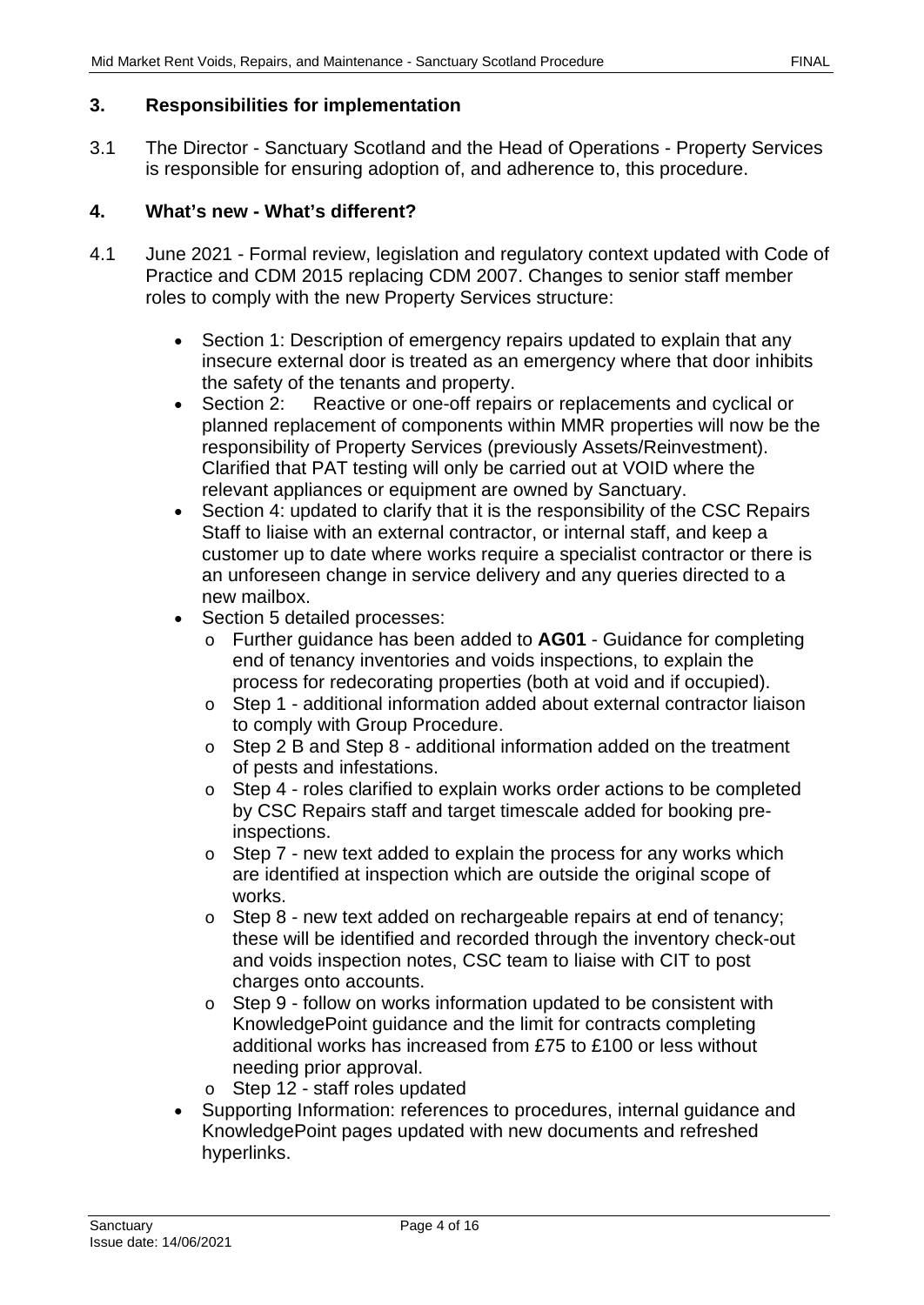# <span id="page-4-0"></span>**Detailed Procedures**

#### <span id="page-4-1"></span>**1. Repair categories**

- 1.1 Diagnosed responsive repairs will be allocated a distinct priority category. This is to ensure that the Sanctuary Scotland's response is proportionate to the urgency of the repair and is efficient through the optimum use of resources. These categories also assist Sanctuary Scotland to monitor performance and provide information to deliver consistently high levels of performance.
- 1.2 In circumstances where a service user has deliberately or falsely reported an outof-hour's emergency repair, Sanctuary Scotland will expect the service user to pay any costs related to the call out.
- 1.3 Emergency repairs
- 1.3.1 These apply to any repairs necessary to remove a serious threat to the health and safety of the service user, members of their household, visitors, or the structure and fabric of their home. The response to all emergency repair requests is to attend and make safe the property within six hours of receipt of the repair request.
- 1.3.2 At the discretion of the Director Sanctuary Scotland or Head of Operations Property Services, access to the property may be needed in order to make safe a repair that poses an immediate threat to the health and safety of service users or others residing in neighbouring properties, or will cause substantial damage to the property. In such cases, staff will make every effort to contact the service user prior to entering the property.
- 1.3.3 Examples of emergency repairs include:
	- main drainage or sewer blocked;
	- damage to any ground floor windows, making them insecure;
	- insecure external door that inhibits the safety of the tenants and property;
	- water leak coming through the ceiling;
	- no water supply; and/or
	- heating repairs (during the winter season) where there is no other heating.
- 1.3.4 A second appointment may be required to complete all remedial works following initial attendance.
- 1.4 Appointed repairs urgent and routine
- 1.4.1 These apply to all non-emergency repairs for which access to the property is required. Staff will agree an appointment with the service user during the first point of contact, wherever possible.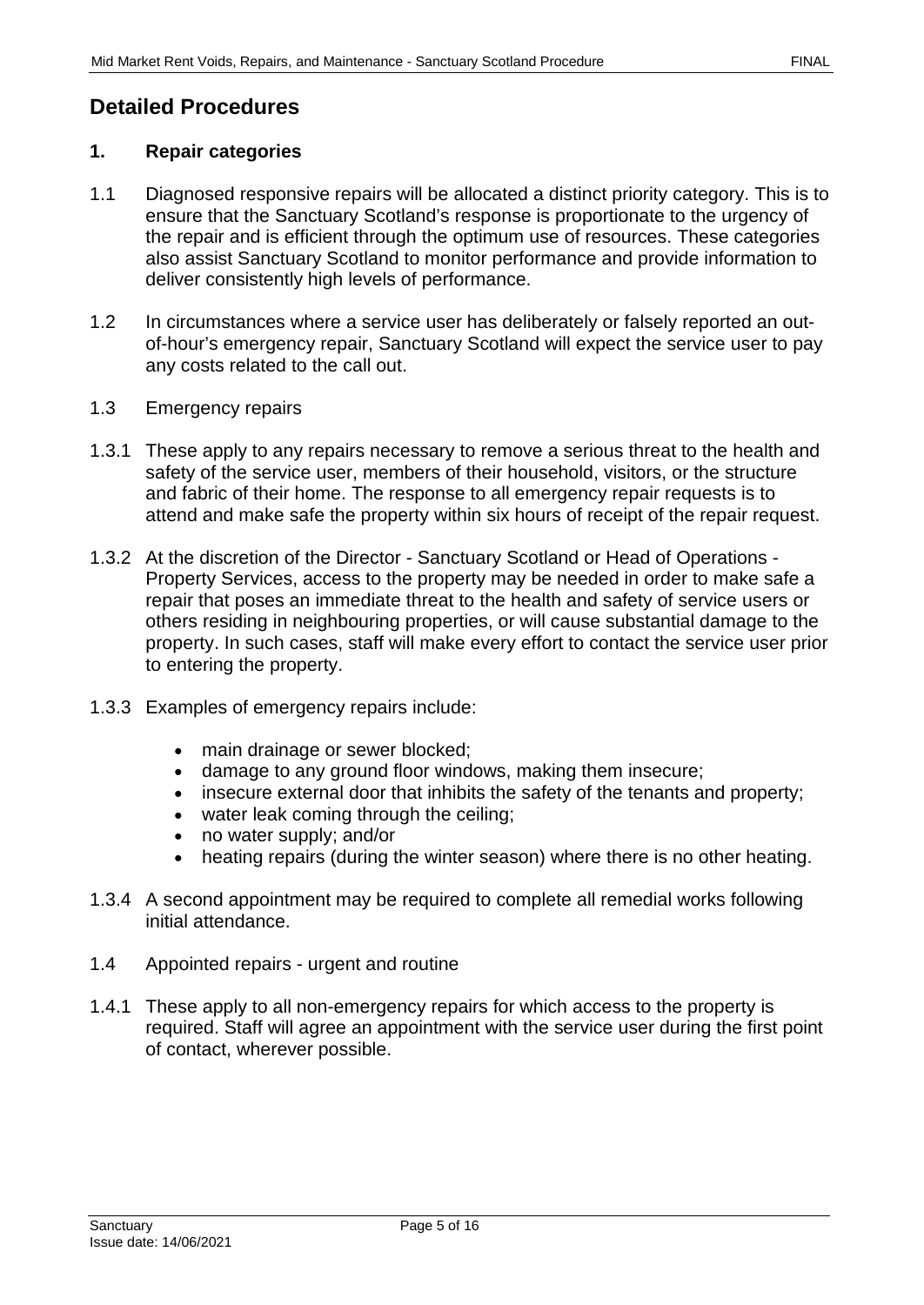- 1.4.2 Examples of appointed repairs include:
	- partial loss of electrical power;
	- partial loss of water supply;
	- taps that cannot be turned on or off;
	- leaking gutters;
	- roof leaks to garages or outbuildings; and/or
	- repairs to boundary walls.
- 1.4.3 Appointment repairs will aim to be completed repairs within 20 days and at the appointment time originally agreed with the resident. If an appointment time is changed, the service user will be contacted to agree an alternative appointment. If the resident needs to move an appointment, they will be offered a suitable alternative, provided they give at least half a day notice. If a resident requests an appointment to be booked after the 20-day timescale, because this better suits their needs, this can be agreed.
- 1.4.4 Appointed repairs are categorised as 'urgent' or 'routine':
	- Urgent repairs comprise works required to prevent further damage to the property or where required works are causing serious inconvenience, for example, partial loss of electrical power or taps that cannot be turned on or off. Urgent repairs will aim to be completed within three working days.
	- Routine repairs include works that are not causing damage to the. property and do not pose a threat to the health and safety of the service user however, they cannot wait to be included in the Sanctuary Group's Capital Reinvestment Programme. Routine repairs will aim to be completed within 20 working days.
- 1.5 Flexibility for vulnerable service users
- 1.5.1 The repairs service will be flexible towards the needs of vulnerable service users. Vulnerable service users are defined in the Sanctuary Scotland Safeguarding Policies and Procedures.
- 1.5.2 Where additional flexibility to repair priorities and services is required, the service users' needs will be taken into account and the severity of the situation; an appropriate action will be identified on a case by case basis.

### <span id="page-5-0"></span>**2. Voids works**

- 2.1 Mid Market Rent Properties have a unique specification which includes the provision of blinds, carpets, white goods (fridge, freezer) and in some instances a washer-dryer, where there is no external drying area. A deposit is also taken at the start of the tenancy which can be retained for covering the costs of voids works and bringing the property up to The Repairing Standard as set out in the Housing (Scotland) 2006 Act:
	- the property must be wind and water tight and in all other respects reasonably fit for people to live in;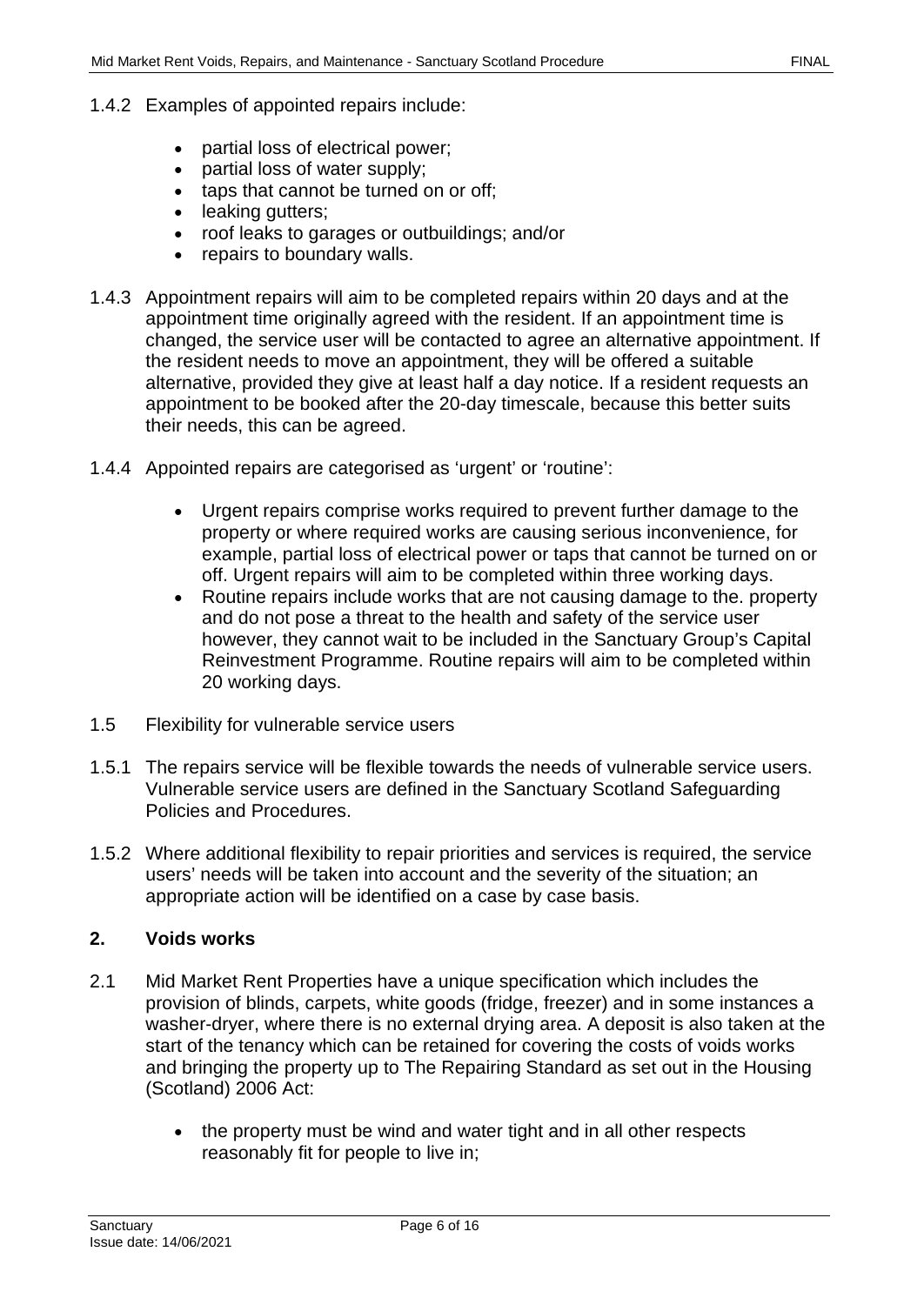- the structure and exterior (including drains, gutters and external pipes) must be in a reasonable state of repair and in proper working order;
- installations for supplying water, gas and electricity and for sanitation, space heating and heating water must be in a reasonable state of repair and in proper working order;
- any fixtures, fittings and appliances that the landlord provides under the tenancy must be in a reasonable state of repair and in proper working order;
- any furnishings that the landlord provides under the tenancy must be capable of being used safely for the purpose for which they are designed;
- the property must have a satisfactory way of detecting fires and for giving warning in the event of a fire or suspected fire; and
- the property must have satisfactory provision for giving warning if carbon monoxide is present in a concentration that is hazardous to health.
- 2.2 On receiving a termination notice, the Mid Market Rent Housing Officer will arrange a visit to the property accompanied by the Maintenance Surveyor; this must take place on the day that the tenant vacates the property or as soon as possible thereafter. This will provide an opportunity to complete a final inventory check and to inspect the property's condition. This should be done before maintenance start to complete any voids works.
- 2.3 To assist with the inspection, a separate lettings standard is available for MMR properties, which is available on **KnowledgePoint**.
- 2.4 All information on the specification (make/models etc.) of different components is in health and safety files [in the shared drive.](file://service/shared/Scotland/Glasgow/Development%20Scotland/Live%20Development%20Schemes/H&S%20Files) Replacing items such as carpets, white goods and kitchen appliances should come out of the devolved budget to Sanctuary Maintenance as per the standard void process. Guidance is available on in **AG01** - Guidance for completing end of tenancy inventories and voids inspections, to assist Housing and Maintenance in their assessment of when components should be repaired or replaced during the voids inspection and end of tenancy inventory.
- 2.5 Reactive or one-off repairs or replacements and cyclical or planned replacement of components within MMR properties will be the responsibility of Property Services Any queries relating to replacements of components (where for example you want to check when a fridge freezer is due to be replaced based on its lifecycle) should be directed to the local Property Services Administration Mailbox.
- 2.6 If there is any work activity identified to rectify any negligence or damage, these must be detailed on the voids schedule with each item costed and the General Ledger code noted. This information is needed in order to charge the tenant for work activities and comply with the process for requesting the retention of tenancy deposits.
- 2.7 Voids works will also need to include an electricity inspection which will include PAT tests where Sanctuary owns these appliances and testing and/or maintenance of smoke detectors, carbon monoxide detectors and alarms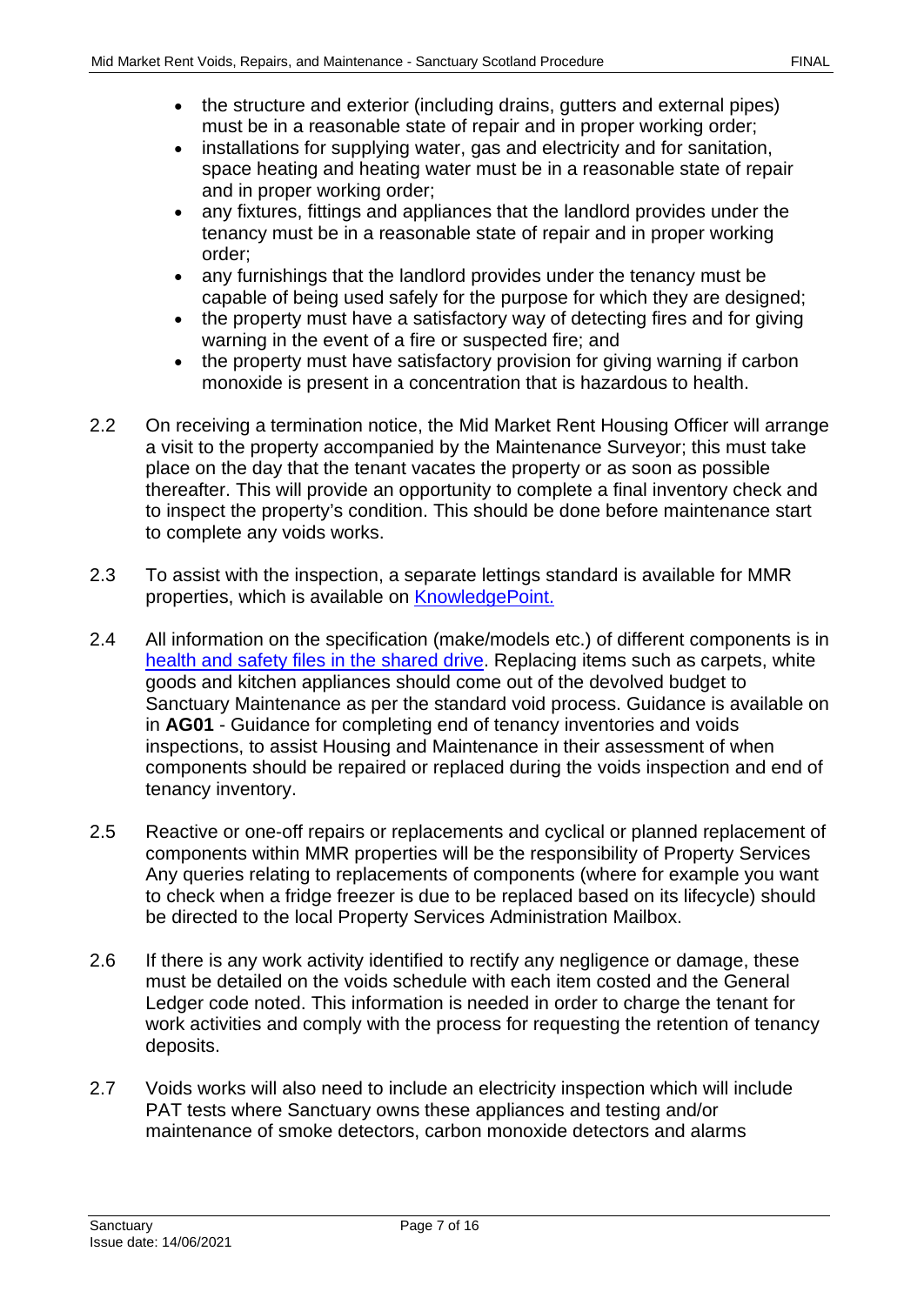#### <span id="page-7-0"></span>**3. Access to properties - health and safety risks**

- 3.1 A property may need to be accessed in order to make safe a repair that poses an immediate threat to the health and safety of service users or others residing in neighbouring properties or is likely to cause substantial damage to the property.
- 3.2 In such cases, staff must take all reasonable actions to contact the service user, and the decision to access the property must be made by a senior member of staff (Director - Sanctuary Scotland or Head of Operations – Property Services). If the customer is not contactable after multiple attempts and forced access is considered necessary, the Mid Market Rent Housing Officer or Police must accompany the Trade Operative or Engineer when attempting to gain access. Any damage caused by entering the property must be made good and all actions taken must be clearly documented.

#### <span id="page-7-1"></span>**4. Unforeseen changes in service delivery**

- 4.1 Despite best efforts to complete all repairs on time, this is not always possible. Some repairs require specialist parts to be ordered, or for specialist contractors to be called in. If these situations occur the CSC Repairs staff must keep service users informed of the progress of their repair and provide an update when the work will be completed.
- 4.2 The appropriate CSC team would liaise with the customer to book a further appointment complete any works once additional parts/resources have been acquired to complete the job. Any queries related to this process should be directed to the following mailbox: [CSCMarketRent.AndCommercialRequests@sanctuary-housing.co.uk.](mailto:CSCMarketRent.AndCommercialRequests@sanctuary-housing.co.uk)
- 4.3 Where unforeseen events occur, repairs may need to be prioritised; appointed repairs may be rescheduled. Should this happen, CSC Repairs staff must ensure service users are given as much warning as possible.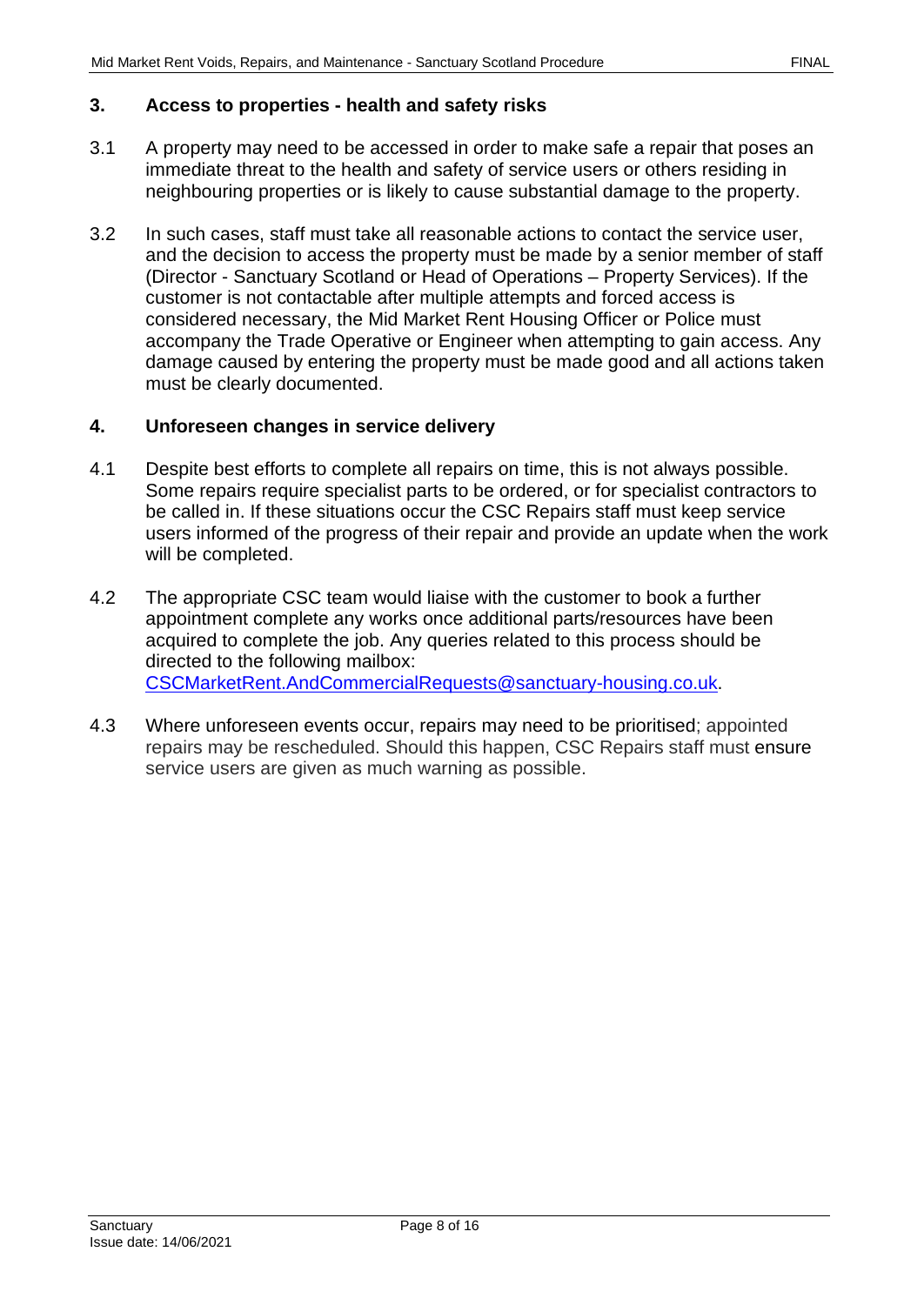# **5. Detailed processes**

<span id="page-8-0"></span>

| <b>Step</b>                              | <b>Action</b>                                                                                                                                                                                                                                                                                                                                                                                                                                                                                                                                                                                                                                                                                                                                                                                         | <b>Timescale</b>                                                                           |
|------------------------------------------|-------------------------------------------------------------------------------------------------------------------------------------------------------------------------------------------------------------------------------------------------------------------------------------------------------------------------------------------------------------------------------------------------------------------------------------------------------------------------------------------------------------------------------------------------------------------------------------------------------------------------------------------------------------------------------------------------------------------------------------------------------------------------------------------------------|--------------------------------------------------------------------------------------------|
| 1. Repair requests<br>and response times | If the service user telephones the CSC they will be offered an appointment at first<br>contact. By all other methods (including via the website, email or in person), an<br>appointment will be offered once the Works Order has been raised - if access to the<br>property is required. If the system is unavailable at the time of the user telephone call,<br>the appointment will be communicated to the user once the system is available,<br>normally within 24 hours of contact (there is possibility this may be longer in certain<br>circumstances).                                                                                                                                                                                                                                         | Immediately                                                                                |
|                                          | If the work has to be sent to an external contractor then the customer should be<br>informed that the external contractor will notify them of an appointment date/time.<br>The CSC must ensure it:<br>identify the tenure of the service user; and<br>check whose responsibility the repair is using the available information on<br>OneSanctuary and Appendix 1 of the Repairs and Maintenance - Group<br>Procedure as guidance.                                                                                                                                                                                                                                                                                                                                                                     | Within 24<br>hours of<br>contact<br>During call                                            |
| 1a. Identification of<br>repair need:    | The following must all be adhered to by CSC prior to ordering a repair/inspection:<br>Repairs must be diagnosed as accurately as possible at the time of reporting the<br>repair. The tenancy information must be consulted to ensure repairs are not<br>being completed on gifted items.<br>Installations still under warranty or guarantee - OneSanctuary must be checked<br>at the time of raising the works order to ensure this is adhered too.<br>Where there are serious or persistent repair issues, the record of 'repair history'<br>must be consulted so as to assist with diagnosis and also to avoid wasted effort<br>through unnecessarily repeated inspections by the Surveyor.<br>The CSC must contact the relevant Surveyor to discuss any issues/concerns relating<br>to the above. | All within 24<br>hours of<br>telephone contact<br>and before a<br>works order is<br>raised |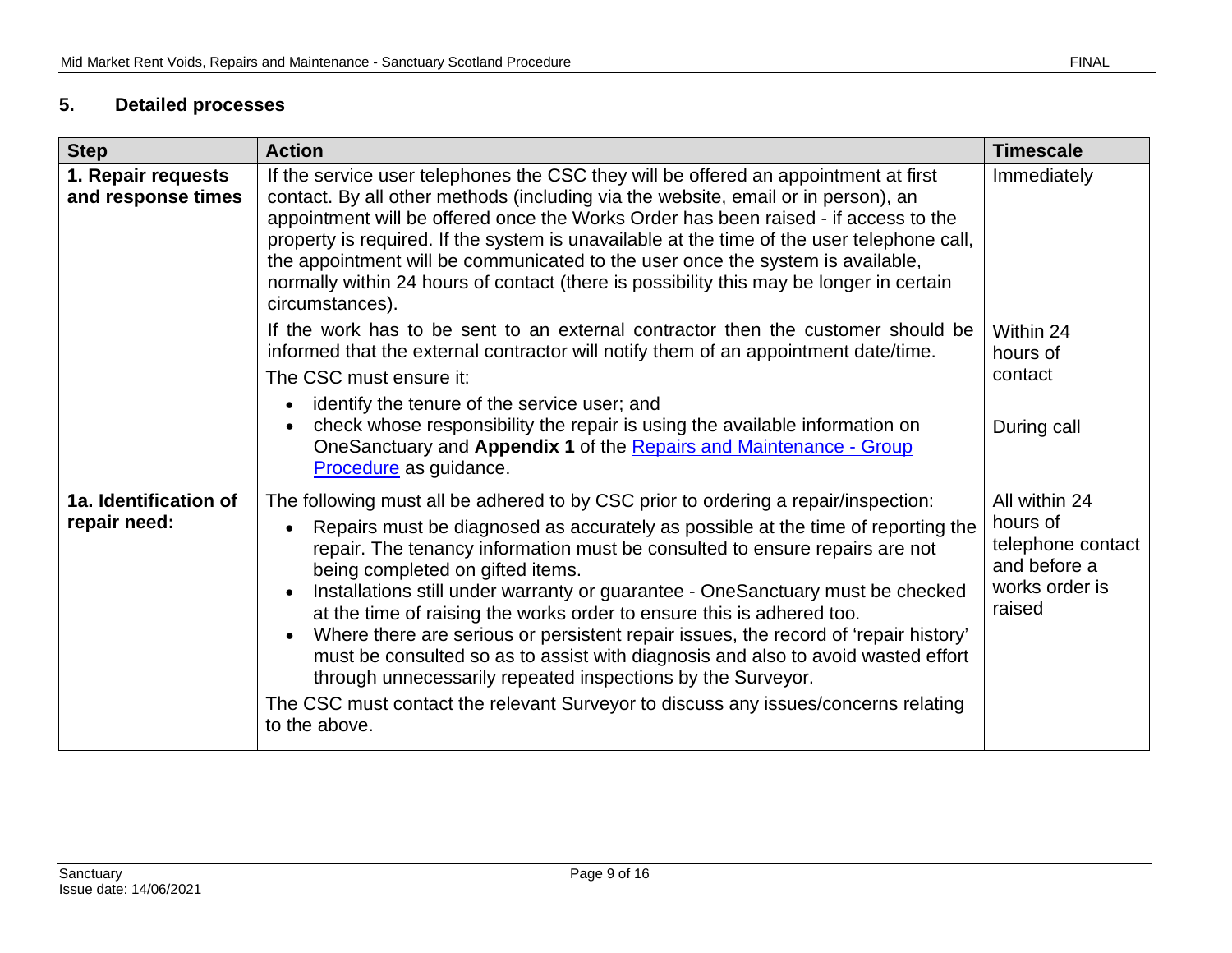| <b>Step</b>                                       | <b>Action</b>                                                                                                                                                                                                                                                                                                                                                                                            | <b>Timescale</b>                                     |
|---------------------------------------------------|----------------------------------------------------------------------------------------------------------------------------------------------------------------------------------------------------------------------------------------------------------------------------------------------------------------------------------------------------------------------------------------------------------|------------------------------------------------------|
| 2. CSC assess repair                              | A) The Group is responsible for all repairs that are:                                                                                                                                                                                                                                                                                                                                                    | During the call or                                   |
| information to<br>determine who is<br>responsible | required due to normal wear and tear;<br>repairs to the structure and/or exterior of the premises; and<br>repairs to any installations in the property provided by the Group.                                                                                                                                                                                                                            | as soon as<br>phone call has<br>ceased               |
|                                                   | Note: For a more detailed list, see Appendix 1 of the Repairs and Maintenance -<br>Group Procedure - Repair responsibility table.                                                                                                                                                                                                                                                                        |                                                      |
|                                                   | B) Service users may request repairs resulting from:<br>vandalism;<br>pests and infestation;<br>unforeseen or accidental damage (for example, storm, flood); and/or<br>accidents by a third party.<br>$\bullet$<br>In these circumstances, the CSC must:                                                                                                                                                 | Within 24 hours<br>of the inspection<br>taking place |
|                                                   | advise the service user that the repair requested is not the Group's responsibility<br>and may result in a recharge; or<br>if unclear on who is responsible for the repair, arrange for the Surveyor to carry<br>out a home visit to determine responsibility.                                                                                                                                           |                                                      |
|                                                   | If the repair is related to pests/infestation, arrange for a Surveyor to carry out a home<br>visit to confirm what is required and determine responsibility. If the repair is related to<br>bed bug infestation, notify the relevant Manager to determine the most appropriate<br>action. See KnowledgePoint guidance for further information: Pests and Infestations,<br><b>Bed Bugs.</b>               |                                                      |
|                                                   | If, after inspection, the repair is deemed to be the responsibility of the Group and<br>covered by insurance, then Group Insurance must be notified by the person carrying<br>out the inspection immediately to ensure the Group is able to refer to its insurers within<br>the correct timeframes. For further information please visit the SOLIS Group Insurance<br>page - Group Insurance SOLIS page. |                                                      |
|                                                   | C) If the repair is considered a 'defect' (OneSanctuary will show the defect liability<br>period) the process outlined in Appendix 2 of the Repairs and Maintenance - Group<br>Procedure, Defects must be followed by the CSC.                                                                                                                                                                           | Within 24 hours<br>of the inspection<br>taking place |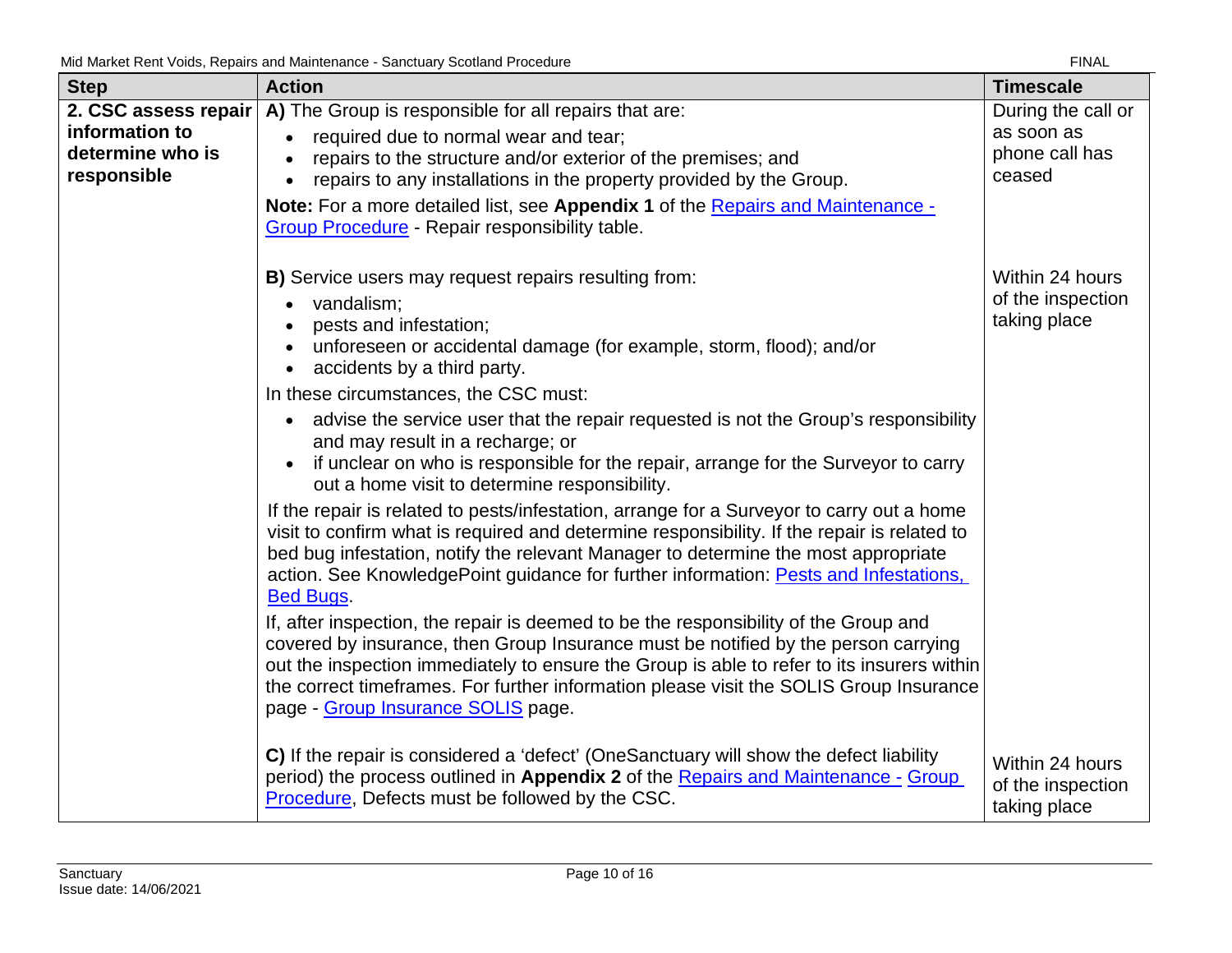| <b>Step</b>                       | <b>Action</b>                                                                                                                                                                                                                                                                                                                                          | <b>Timescale</b>                                |
|-----------------------------------|--------------------------------------------------------------------------------------------------------------------------------------------------------------------------------------------------------------------------------------------------------------------------------------------------------------------------------------------------------|-------------------------------------------------|
| 3. Repair request                 | The CSC must decide whether to:                                                                                                                                                                                                                                                                                                                        | During the call                                 |
| logged                            | raise a notification if it is clear that Sanctuary Scotland is responsible for the<br>repair; or<br>contact a regional Surveyor to carry out an inspection if the repair responsibility<br>is still unclear; or<br>contact the Mid Market Rent Housing Officer for the development                                                                     | Within 24<br>hours of<br>notification           |
|                                   | Once a notification is raised CSC staff will raise and authorise Works Orders as<br>appropriate.                                                                                                                                                                                                                                                       | being raised                                    |
| 4. Works Order                    | CSC Repairs raise the Works Order immediately if no pre-inspection is required,<br>and if the Works Order is within the agreed authorisation limit.<br>If a pre-inspection is required, the service user will be informed that CSC Repairs staff                                                                                                       | Immediately on<br>receipt of repair<br>request. |
|                                   | will contact them to book an appointment within two working days.                                                                                                                                                                                                                                                                                      |                                                 |
| 5. Confirmation<br>of appointment | The CSC must confirm appointment times for all repairs where access to the property<br>is required.                                                                                                                                                                                                                                                    | When<br>appointment is                          |
| time                              | If the service user has reported the repair via telephone, the agreed appointment time<br>will be confirmed with the service user whilst they are on the telephone.                                                                                                                                                                                    | arranged with<br>service user.                  |
|                                   | If the service user has reported the repair via email or the Sanctuary Scotland<br>website, the appointment time will be confirmed via return email, telephone or<br>letter, as appropriate.                                                                                                                                                           | Once the works<br>order has been<br>raised.     |
| 6. Identification                 | Repairs are identified as either an 'emergency' or 'appointed' repair. See Appendix                                                                                                                                                                                                                                                                    |                                                 |
| of repair priority                | 10 of the Repairs and Maintenance - Group Procedure, Repairs categories for further<br>information.                                                                                                                                                                                                                                                    |                                                 |
|                                   | All emergency repairs must be attended to and made safe within six hours of receipt<br>of the repair request.                                                                                                                                                                                                                                          |                                                 |
|                                   | All appointed repairs aim to be remedied within 20 working days.                                                                                                                                                                                                                                                                                       |                                                 |
|                                   | All appointments agreed with the service user must be attended, unless an alternative<br>appointment has been agreed in advance with the service user. However, if an<br>unforeseen situation delays/prohibits attendance, the CSC must contact the service<br>user as soon as is practicable to advise of the delay and agree a suitable way forward. |                                                 |
|                                   | Where a service user fails to keep an appointment, a second appointment will be<br>offered when the service user re-contacts the CSC.                                                                                                                                                                                                                  |                                                 |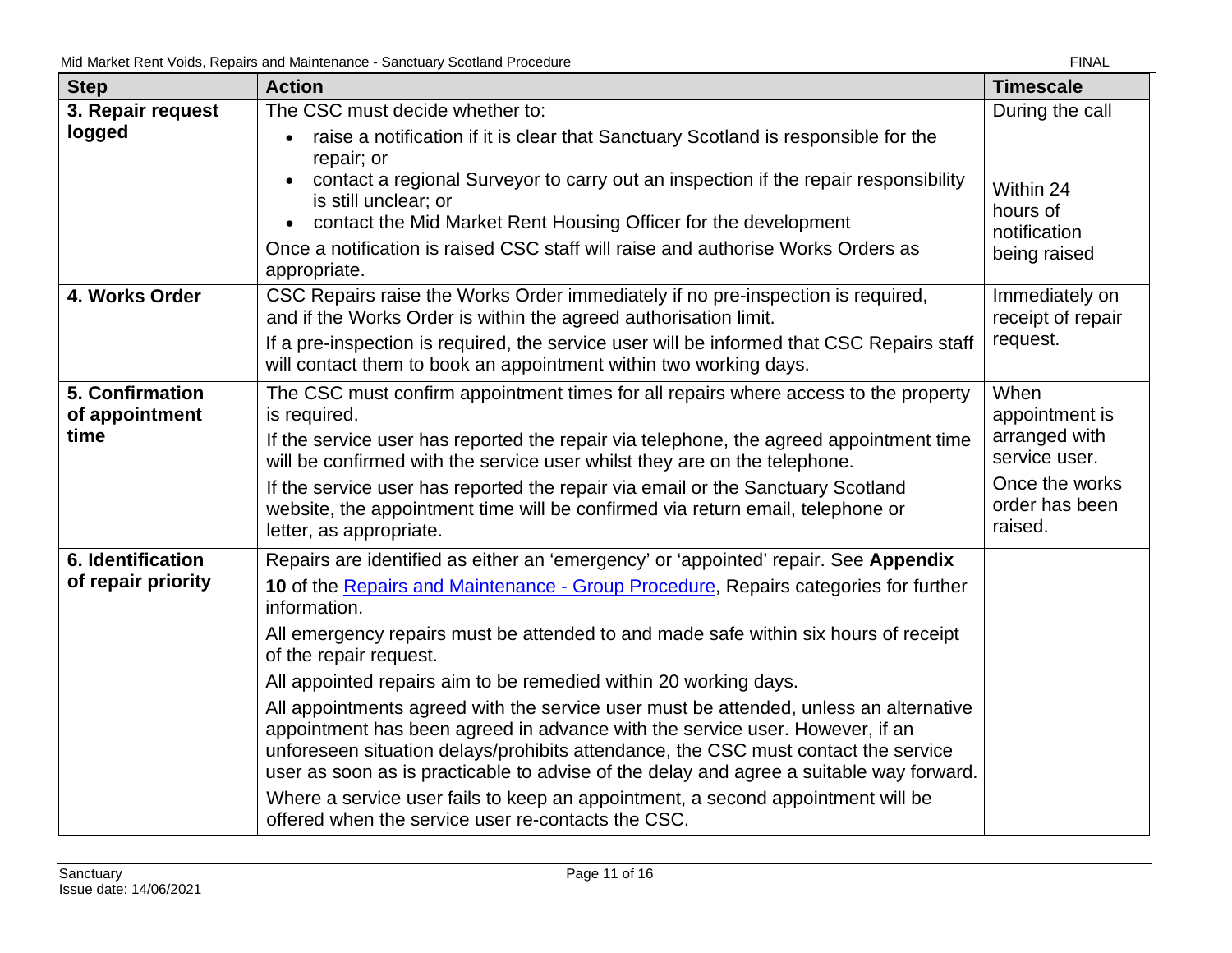| <b>Step</b>                           | <b>Action</b>                                                                                                                                                                                                                                                                                                                                                                                    | <b>Timescale</b>                                                                    |
|---------------------------------------|--------------------------------------------------------------------------------------------------------------------------------------------------------------------------------------------------------------------------------------------------------------------------------------------------------------------------------------------------------------------------------------------------|-------------------------------------------------------------------------------------|
| 7. Pre -<br>inspection of<br>property | If an operative cannot undertake a repair because the issue is outside the scope of<br>works which has been initially diagnosed (for example, structural damp), an inspection<br>by the Maintenance Surveyor should be requested via CSC Repairs. The service user<br>should be informed that CSC Repairs staff will contact them to book an appointment<br>within two working days.             | Arranged and<br>completed within<br>10 working days<br>of works being<br>requested. |
|                                       | The property should be made safe until the inspection has been completed and<br>further repairs are appointed and completed.                                                                                                                                                                                                                                                                     |                                                                                     |
|                                       | All known information relevant to the inspection must be recorded at the time of the<br>appointment and recorded on the system for the Maintenance Surveyor to refer to<br>when attending the inspection. Any additional information or actions must be recorded<br>by the Maintenance Surveyor for CSC Repairs staff to refer to when completing the<br>actions required to resolve the repair. |                                                                                     |
|                                       | A suitable appointment must be allocated by the CSC between the service user and<br>the Maintenance Surveyor with the service user kept informed at all stages of the<br>process, (please refer to the pre-inspection procedure detailed in Appendix 4 of the<br>Repairs and Maintenance - Group Procedure).                                                                                     |                                                                                     |
|                                       | Where a service user is unable to accept an appointment within the timescale, the<br>appointment can be extended further. Likewise, if the Maintenance Surveyor<br>requires further time due to availability, the target date can be extended for a<br>suitable appointment to be arranged.                                                                                                      |                                                                                     |
|                                       | If criminal or other damage is suspected the Surveyor must assess the damage that<br>has been caused. (Please see Appendix 5 of the Repairs and Maintenance - Group<br>Procedure Criminal or unforeseen/accidental damage guidance).                                                                                                                                                             |                                                                                     |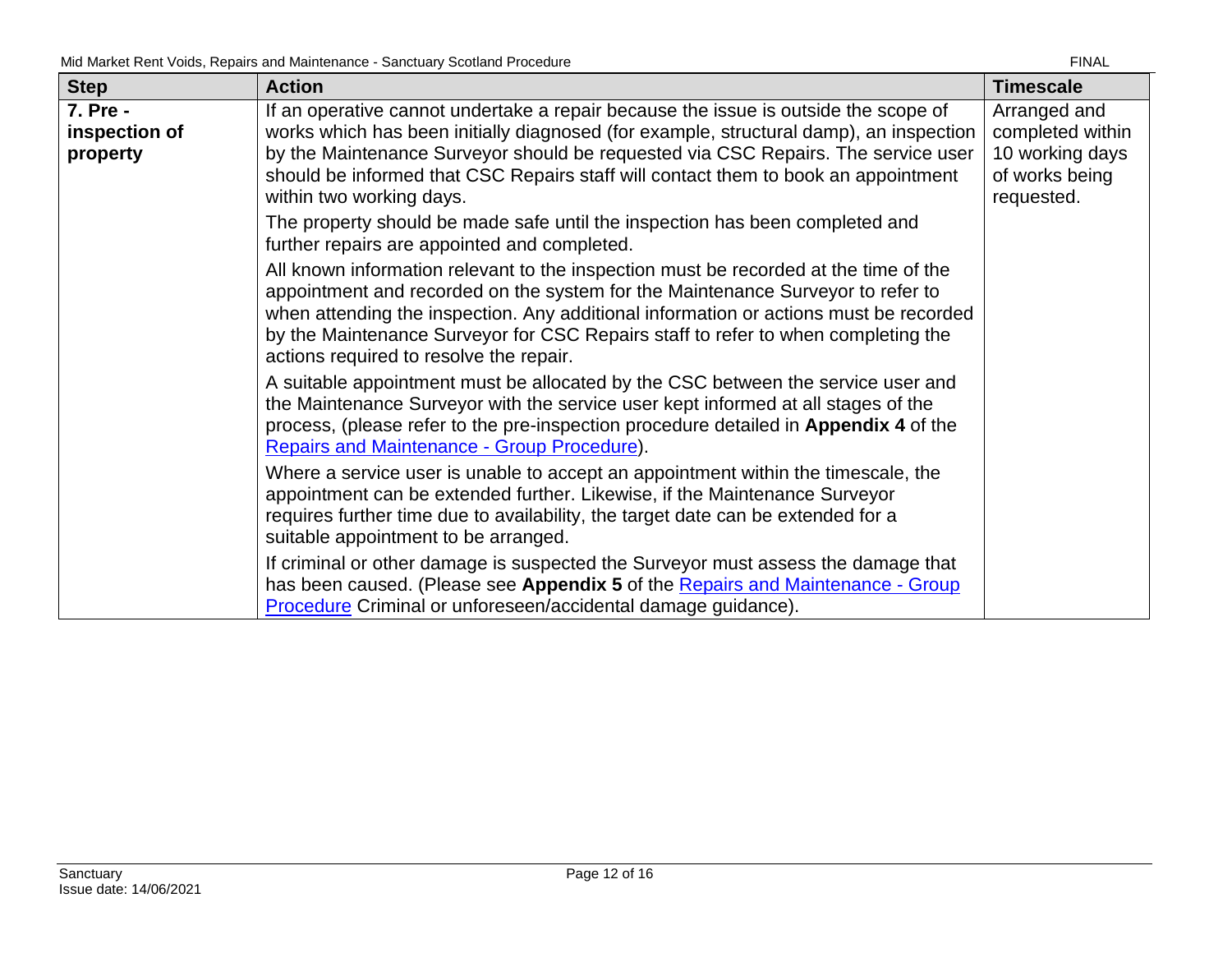| <b>Step</b>                | <b>Action</b>                                                                                                                                                                                                                                                                                                                                                                                                                                                                                                                                      | <b>Timescale</b>                                             |
|----------------------------|----------------------------------------------------------------------------------------------------------------------------------------------------------------------------------------------------------------------------------------------------------------------------------------------------------------------------------------------------------------------------------------------------------------------------------------------------------------------------------------------------------------------------------------------------|--------------------------------------------------------------|
| 8. Assessment<br>of damage | Where the damage has been caused through vandalism, the Mid Market Rent<br>Housing Officer must be informed by the Surveyor who completed the pre-inspection<br>and action must be taken in accordance with the <b>Antisocial Behaviour</b> , Harassment -<br>Scotland Policy and Procedure and Domestic Abuse - Scotland Policy and Procedure<br>by the Mid Market Rent Housing Officer.                                                                                                                                                          | Assessment must<br>be completed<br>within 10 working<br>days |
|                            | Where damage has been caused by an infestation of pests, the responsibility lies with<br>the service user, unless it is in a communal area or due to a repair requirement that is<br>the responsibility of Sanctuary Scotland. For further guidance see KnowledgePoint:<br>Pests and Infestations, Bed Bugs                                                                                                                                                                                                                                        |                                                              |
|                            | Where the damage has been caused by unforeseen or accidental damage, such as<br>roof damage caused by severe weather, the Sanctuary Scotland must claim back the<br>cost of the work though Group Insurance (Insurance - Group Policy and Procedure).                                                                                                                                                                                                                                                                                              |                                                              |
|                            | Where repairs have been caused by failure to previously report a repair, the<br>subsequent repairs will be logged but damage due to neglect will be the responsibility<br>of the service user. Refer to Appendix 8 of the Repairs and Maintenance - Group<br>Procedure, Rechargeable repairs and internal guidance on Tenancy Deposits for<br>further information. Rechargeable repairs at end of tenancy will be done through the<br>inventory check-out and voids inspection notes, CSC team to liaise with CIT to post<br>charges onto account. |                                                              |
|                            | Where damage has been caused to items belonging to the service user, the service<br>user may claim on their home insurance. If damage is a result of Group action or<br>inaction this will be investigated as a complaint.                                                                                                                                                                                                                                                                                                                         |                                                              |
|                            | Where damage has been caused by a third party (for example, a car driving into a<br>wall), this must be reported and repaired in accordance with the Group's building<br>insurance. For further information visit the <b>Group Insurance SOLIS</b> page.<br>The service user must be kept informed at every stage of the process by the Surveyor.                                                                                                                                                                                                  |                                                              |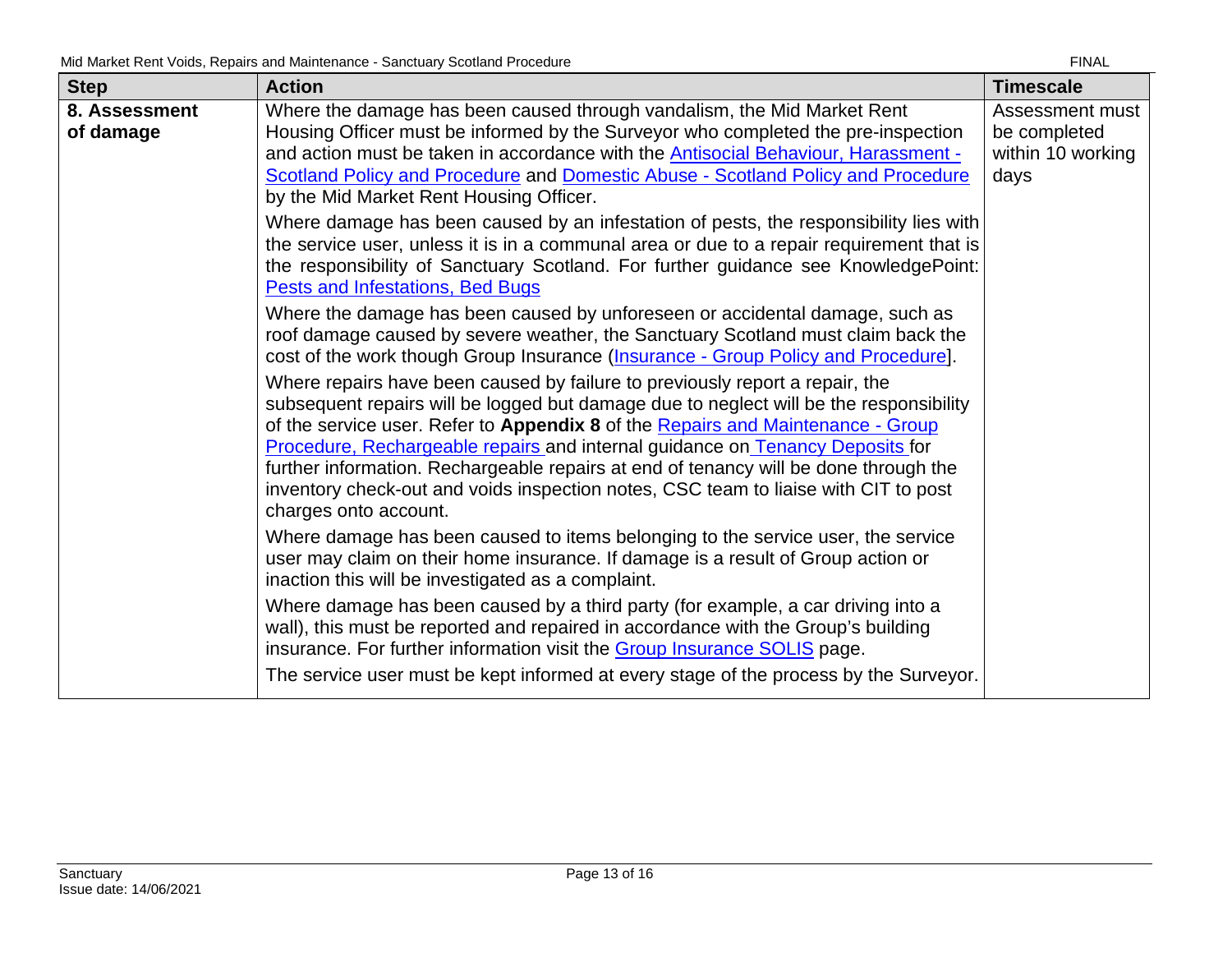| <b>Step</b>                                                    | without voldo, hopdilo dha mailitonahoo confotaaly cootidha i roocdarc<br><b>Action</b>                                                                                                                                                                                                                                                                                                                                                                                                                                                                                                                                                                                                                                                                                                                                                                                                                                                                                                                                                                                                                                                                                                                                                                                                                                                                                                                           | <b>Timescale</b>                                                               |
|----------------------------------------------------------------|-------------------------------------------------------------------------------------------------------------------------------------------------------------------------------------------------------------------------------------------------------------------------------------------------------------------------------------------------------------------------------------------------------------------------------------------------------------------------------------------------------------------------------------------------------------------------------------------------------------------------------------------------------------------------------------------------------------------------------------------------------------------------------------------------------------------------------------------------------------------------------------------------------------------------------------------------------------------------------------------------------------------------------------------------------------------------------------------------------------------------------------------------------------------------------------------------------------------------------------------------------------------------------------------------------------------------------------------------------------------------------------------------------------------|--------------------------------------------------------------------------------|
| 9. Standing<br><b>Orders (external</b><br>contractors<br>only) | Follow on works under £500 including the 5% uplift or £476 excluding the 5%<br>uplift can be raised by anyone in CSC<br>Follow on works over £500 including the 5% uplift or £476 excluding the 5%<br>uplift must be sent to the CSC Major Rev team<br>These follow on works will be added to the Major Rev spreadsheet<br>Follow on works on the Major Rev spreadsheet up to £750 including the 5%<br>uplift or £714 excluding the 5% uplift can be reviewed and approved by the<br><b>Contracts Surveyor</b><br>Follow on works on the Major Rev spreadsheet over £750 including the 5% uplift or<br>£714 excluding the 5% uplift must also be reviewed and approved by the Head of<br>Service.<br>Anything entered onto the major works spread sheet and approval of these values<br>should follow the financial regulations policy. Any works over £1500 should enter into<br>the quoted works process to ensure value for money.<br>For extra works less than £100, the contractor should proceed with the works<br>and advise of the additional works (specifying the relevant repair code) – they do<br>not require authorisation.<br>If over £100, the contractor should submit an extra works request using the template<br>(Appendix 6 of the Repairs and Maintenance - Group Procedure) to the Regional<br>Extra Works mailbox (e.g. CSCMarketRent.AndCommercialRequests@sanctuary-<br>housing.co.uk). | Refer to the<br>Group's Contract<br>Management<br>Framework for<br>timeframes. |
| 10. Works<br>completed                                         | Completion dates are reported by contractors to the CSC via weekly reports. These<br>are input onto the system within 24 hours by the CSC.<br>In the case of completions by a Sanctuary Maintenance operative these must be<br>updated immediately via their smart phone. Where operatives do not have a smart<br>phone, the completions are communicated by phone and entered directly in to<br>OneSanctuary by the CSC.                                                                                                                                                                                                                                                                                                                                                                                                                                                                                                                                                                                                                                                                                                                                                                                                                                                                                                                                                                                         |                                                                                |
| <b>11. Post</b><br>inspections                                 | Post inspections are generated as per the Group's Post-Inspection Process<br>Guidance, Appendix 7 of the Repairs and Maintenance - Group Procedure.<br>Contact must be made with the service user to agree an appointment and explain<br>the need for a post inspection by the Maintenance Surveyor who must log all<br>information, correspondence and actions on OneSanctuary.                                                                                                                                                                                                                                                                                                                                                                                                                                                                                                                                                                                                                                                                                                                                                                                                                                                                                                                                                                                                                                  | See Appendix<br><b>7</b> for timeframes<br>and<br>responsibilities.            |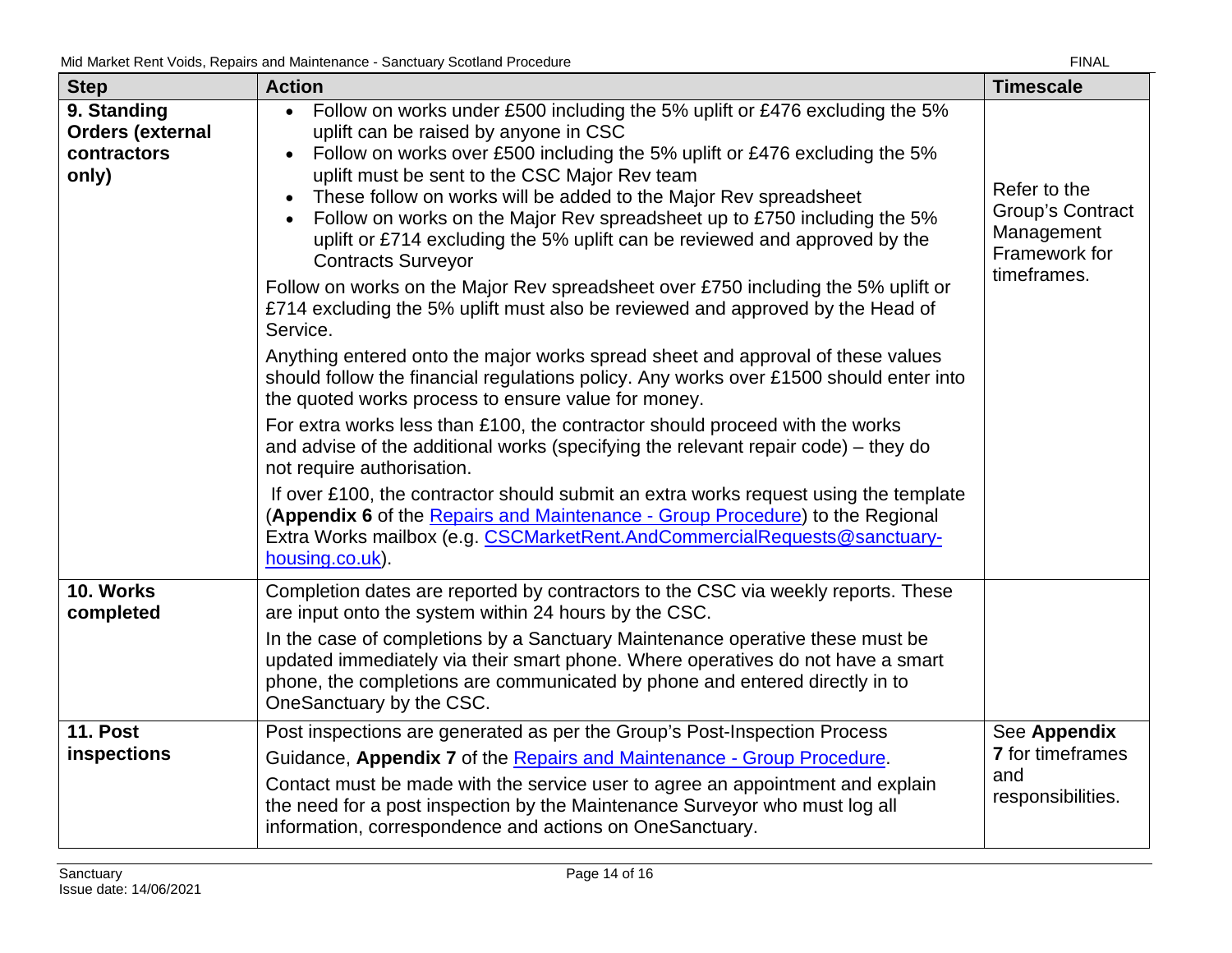| <b>Step</b>                               | <b>Action</b>                                                                                                                                                                                                                                                                                                                            | <b>Timescale</b>                                    |
|-------------------------------------------|------------------------------------------------------------------------------------------------------------------------------------------------------------------------------------------------------------------------------------------------------------------------------------------------------------------------------------------|-----------------------------------------------------|
| 12. Follow up to<br>completion of<br>work | In addition, where any discrepancies over costing or quality of work become apparent<br>the Surveyor must carry out a post inspection, as per Appendix 7 of the Repairs and<br>Maintenance - Group Procedure, the Post Inspection Process Guidance.<br>Where a service user is unable to accept an appointment within the timescale, the | Arranged and<br>completed within<br>10 working days |
|                                           | appointment can be extended further. Likewise, if the Operative/Internal<br>Maintenance Team/External contractor requires further time due to availability, the<br>target date can be extended for a suitable appointment to be arranged.                                                                                                | Once the initial                                    |
|                                           | Where the job was an 'emergency' priority, the operative will complete via<br>their smart phone. Where any further repairs are required, a new notification<br>and Works Order must be raised.                                                                                                                                           | emergency repair<br>has been<br>completed.          |
| <b>13. Satisfaction</b><br>surveys        | Following the completion of responsive repairs, a sample of service users will be<br>contacted to participate in a satisfaction survey. Findings are reported and used to<br>drive service improvements.                                                                                                                                 | Within one day                                      |
| 14. Invoice process                       | All invoices dealt with by the CSC must be assigned the correct codes for example,<br>recharge or homeownership with the correct payment terms adhered to as per the<br>Group's Contract Management Framework.                                                                                                                           | Upon receipt                                        |